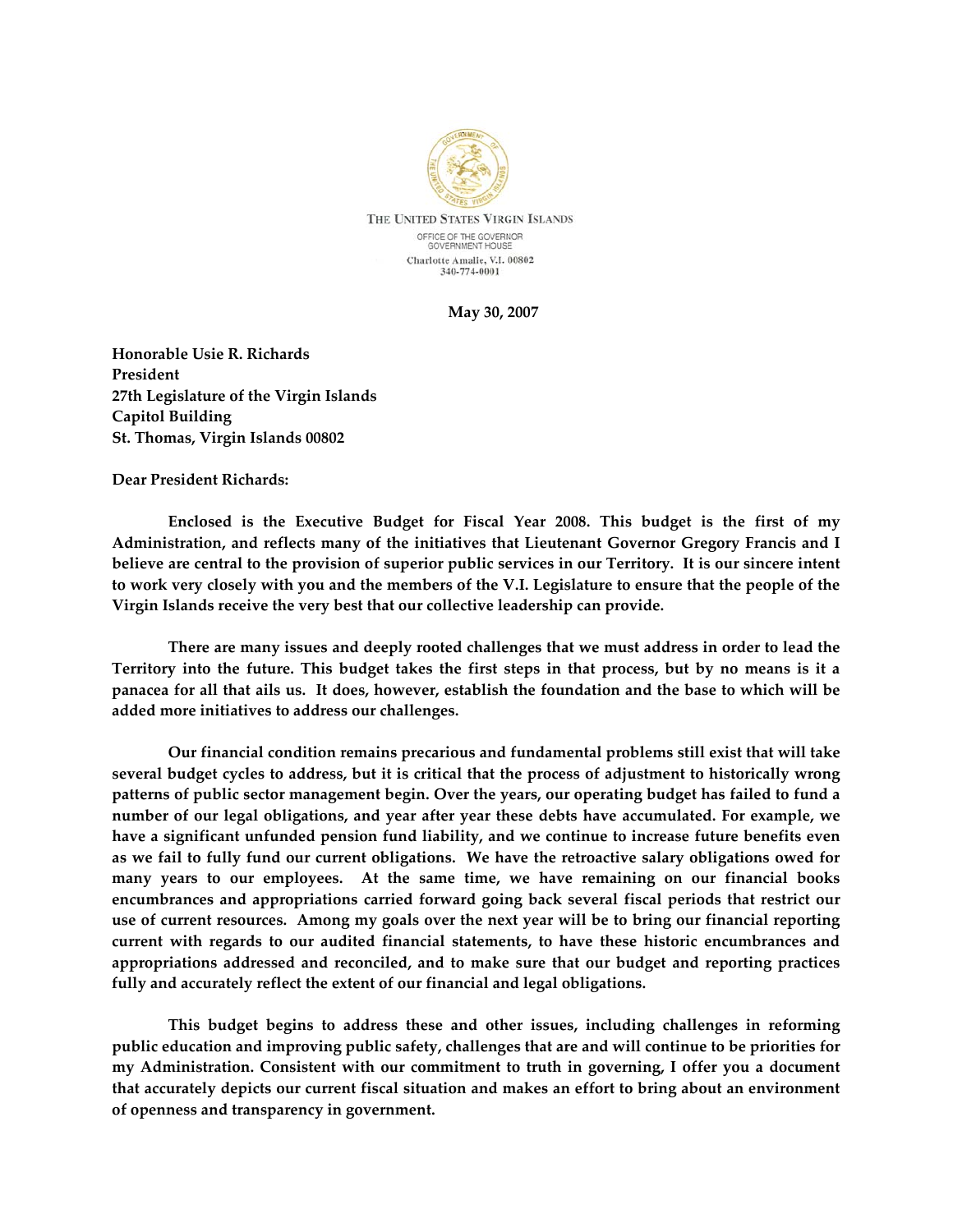**In the area of education, you will note a major structural change in the way in which resources are allocated. Through a process of reallocating resources by district, and transferring more managerial** responsibility for the day-to-day operations to the District Superintendents and away from state-level **administrators, we can better address the needs of our children, give our front‐line educational leaders the tools they need, and ensure that more money is spent in the classroom rather than on administration. In addition, this structure allows for a more timely response to the needs of each District and their respective schools.**

**In this budget, we have increased the appropriation for teacher professional development and certification. We have increased the per pupil spending levels and lowered the student‐teacher ratio. Through the process of incorporating funding for maintenance into the annual operating budget, and** not waiting to apply for a supplemental appropriation later in the year as has been the practice in past **years, we can better predict summer maintenance expenses. We have budgeted resources to hire two District facility managers to take steps to ensure that our children have well‐maintained facilities in which to learn.**

**In the important area of Public Safety, you will note similar structural changes to the** administrative staff as in the Department of Education. As I promised when I was sworn into office, I **have created separate chiefs of police representing each District. This change will allow for improved management and a better level of service from our Police Department.**

**Specific Public Safety appropriations include: \$4 million for 911 system improvements, including new transmission towers and other equipment; a department recruiter to bring staffing** levels to where they need to be, coupled with a new recruitment program; a new cold case squad to **unburden the bottleneck of unsolved cases; and finally a new training officer and training program to ensure our officers are fully prepared to deal with all that may come in their hazardous and often times unheralded service to our community.**

**We have also begun what will prove to be a long, and at times arduous, process of addressing the unfunded liabilities that we have accumulated in our Government Employees' Retirement System. We have budgeted \$30.0 million towards this effort, which includes an increase in the employer contribution to the retirement system from 14.5% to 17.5%. We are working toward full funding of these obligations, which we must and will address before the cost of doing so becomes too great a burden on our annual operating budget. This effort will be followed by the issuance of a Pension** Obligation Bond to ensure that a cash injection is provided to the System while we meet our employer **obligations at a higher funding level.**

**In addition to these initiatives, this budget provides for the following:**

 **A restructuring of the Department of Housing, Parks & Recreation, including the transfer of the housing component and the various loan programs to the Virgin Islands Housing Finance Authority to allow for improved coordination of local housing resources and enhance the development of affordable housing, and the creation of a new Department of Sports, Parks & Recreation to better manage our sports and recreational facilities;**